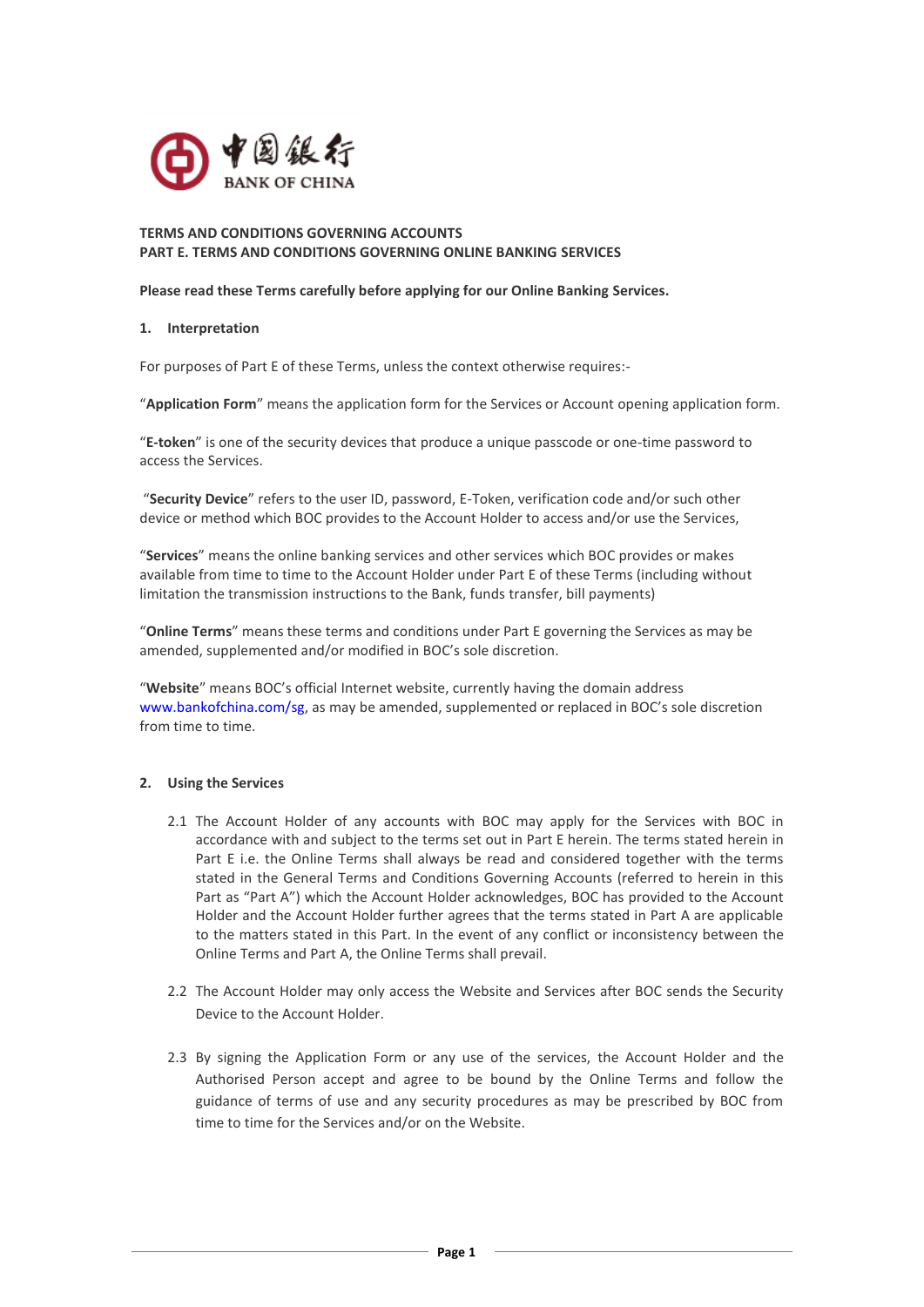- 2.4 Before the Account Holder can use the Services, the Account Holder must :
	- a) open and maintain at least one Account with BOC in your own name ;
	- b) submit a completed Application Form to BOC;
	- c) successfully undergo all relevant identification procedures as required by BOC; and
	- d) acquire a user ID, password and E-token from BOC.
- 2.5 The Account Holder is solely responsible for all uses of the Security Device whether by the Account Holder or the Authorised Person and for any acts or omissions during such use.
- 2.6 BOC is entitled to treat all use of the Services as having been duly authorised by the Account Holder and the records of such use as conclusive evidence of the data or Instruction, unless and until BOC receives notice (in the prescribed form as stated at Part E Clause [3.2] below) of a breach of security or Security Device.
- 2.7 The Account Holder and the Authorised Person should not disclose the Security Device to anyone. BOC will not at any time contact the Account Holder or the Authorised Person to request for the Security Device. Any such request from anyone is a fraudulent act. BOC will not be responsible for any loss incurred should the Account Holder disclose the Security Device pursuant to such requests.
- 2.8 The Account Holder shall comply with all third party terms and conditions, and bear all fees and charges incurred in relation to the use of the Services (including but not limited to, fees of internet services providers and telecommunication services providers).

### **3. Obligations in respect of Bank Statements and Security Device**

- 3.1. Account Holder must check the bank statements and check as well as update the Passbook for the Account(s) regularly and carefully to ensure the transactions made through the Services are properly effected and there has been no unauthorised transaction. BOC will not issue any separate Statement(s) in respect of the Services.
- 3.2. BOC may send any Security Device to the Account Holder by any mode of delivery (including and not limited not limited to the use of delivery by hand or by post to the address stated in the Application Form, through an ATM, to the Account Holder's mobile device, or in such other manner as BOC may prescribe). The Account Holder agrees to accept all risks associated with the mode of delivery of the Security Device, and shall not hold BOC liable in the event that any other person obtains possession of any Security Device or if the Security Device fails to reach the Account Holder. The Account Holder must notify BOC immediately if the Account Holder reasonably believes there has been a breach of security or the Security Device. Any verbal notice given by calling the number listed on the Website or at BOC's counter must be followed by written notice by the Account Holder to BOC.
- 3.3. BOC is not deemed to have received any notice unless BOC has given an acknowledgment in writing. Such acknowledgment will be given by BOC as soon as practicable.
- 3.4. Once BOC has been notified by the Account Holder, BOC will as soon as practicable cancel the Security Device and apply reasonable endeavours to stop the processing of outstanding instructions originating from the breach of security or Security Device. Should the Account Holder wish for such instructions to be carried out, the Account Holder may re-instruct BOC to do so. Notwithstanding, the Account Holder remain responsible for all Instructions and transactions which were made prior to receipt of any notice of cancellation of the Security Device which BOC was unable to stop despite reasonable endeavours.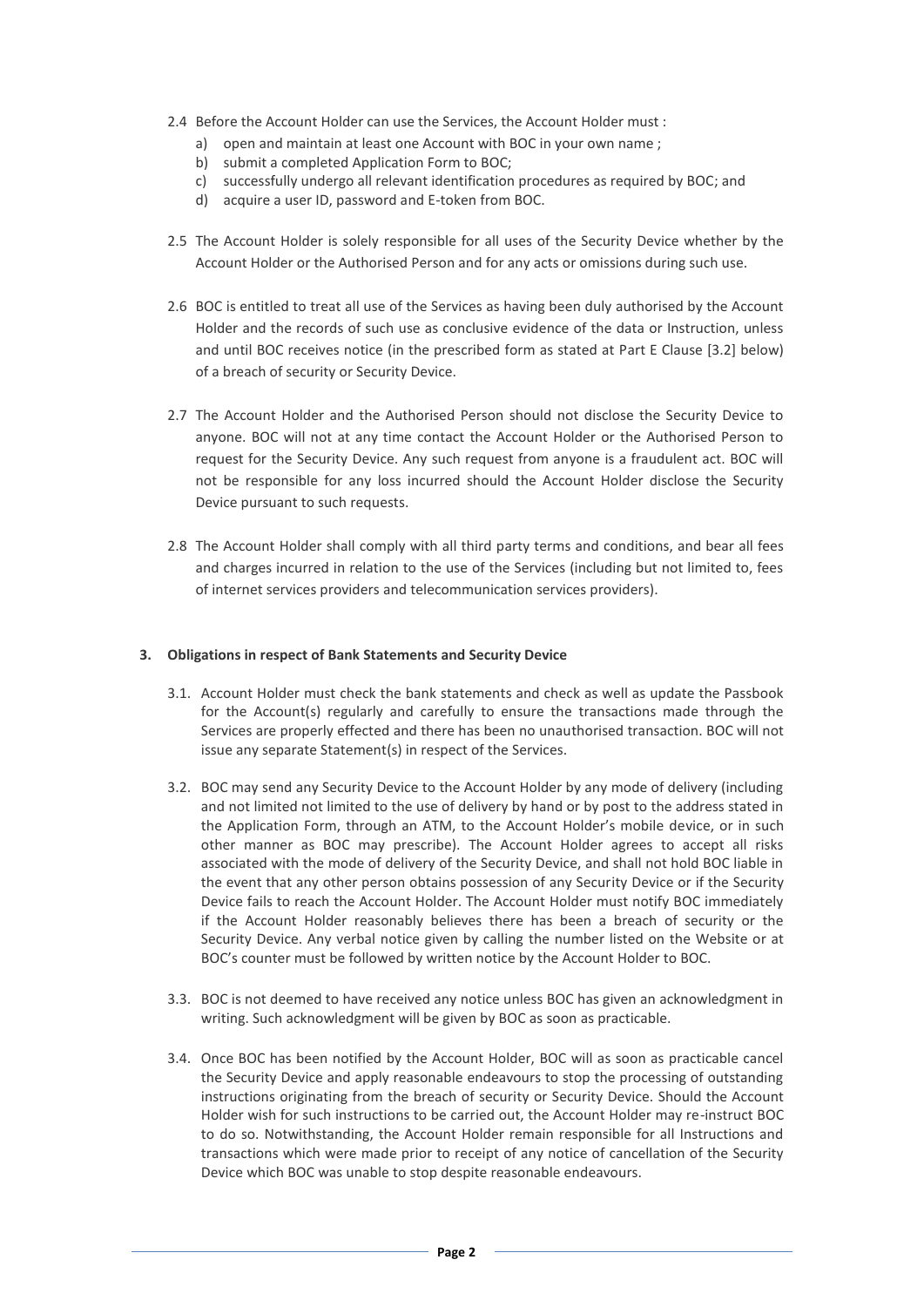- 3.5. Subject to and without limiting the generality of the Online Terms, the Account Holder remains liable for any unauthorised transactions arising from or in connection with the use of the Services if the loss :
	- a) was due to the Account Holder's fraudulent act or negligence;
	- b) occurred in the circumstances under Clause 3.4 above;
	- c) was due to disclosure of the Security Device.

### **4. Security Obligations**

- 4.1 BOC will not be responsible for any damage or loss suffered as a result of the breach of any of the following security obligations:
	- a) The Account Holder is responsible for ensuring that the computer or device used to access the Services has an adequate security system, including anti-virus, anti-spyware and firewall software or measures. The Account Holder must take all reasonably practicable measures to protect the Security Device and prevent any unauthorised access through the Security Device when the Account Holder accesses the Services through broadband connections, digital subscriber lines or cable modems or public systems which BOC has no control over;
	- b) The Account Holder must select a user ID and password that:
		- i. is a 6 to 20 digit alpha-numeric code (user ID) and 8 to 20 digit alpha-numeric code (password);
		- ii. has no obvious connection to the Account Holder's name, address, birth date, telephone number, driver's licence number, or other personal information;
		- iii. is not an obvious sequence of letters or numbers (for example : 7654321, abcdefg, or aaaaaaa);
	- c) The Account Holder must:
		- i. keep the User ID and password secure and confidential at all times, such information shall not be recorded anywhere;
		- ii. take all reasonable steps to ensure that the E-token is kept secure, safe and undamaged, and the information provided to the Account Holder for the use of the Services is kept secure and safe. At no time and under no circumstances should the Account Holder permit the E-token to come into the possession or control of any other person.
		- iii. not reveal the password generated by the E-token to anyone;
		- iv. not divulge the serial number of the E-token to anyone;
		- v. not reveal the one-time password ("OTP") to anyone;
		- vi. change the User ID immediately upon having received the User ID notification and E-Token. Once the User ID is changed for the first time, this User ID cannot be changed subsequently;
		- vii. change the password immediately upon having received the password notification and E-Token. The Account Holder should change the password on a periodic basis;
	- viii. the same password should not be used for another website, application or services;
	- ix. not leave the computer or device from which the Account Holder accesses the Services unattended or let anyone else use it until the Account Holder has logged off the Services using the log off option;
	- x. ensure that the Account Holder has logged off the Services using the log off option at the end of each and every session;
	- xi. comply with all instructions given by BOC from time to time in relation to the use of the Services; and
	- xii. check the Account balance and transaction(s) frequently and report any discrepancy promptly.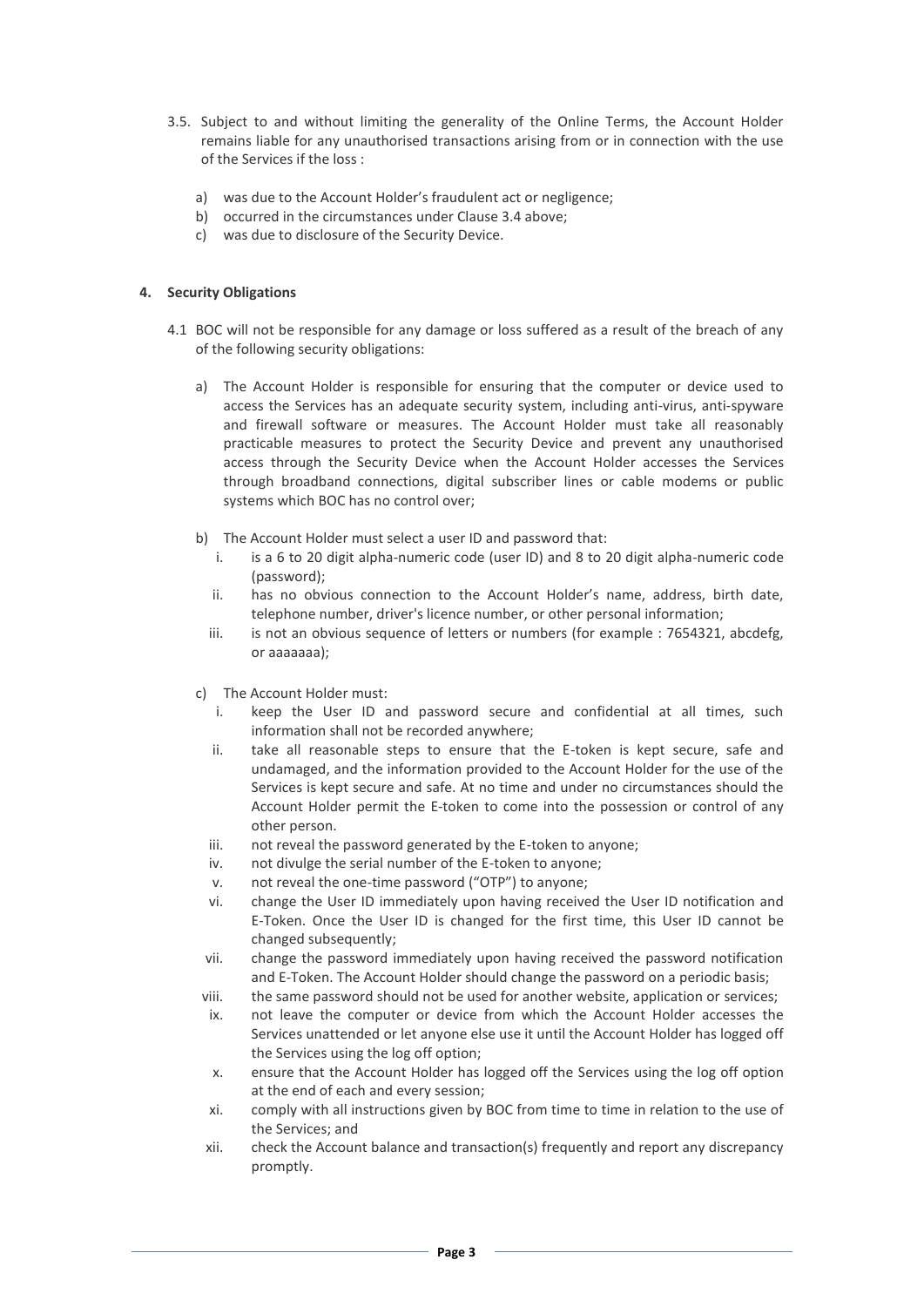- d) The Account Holder must ensure that the User ID and password are:
	- i. not stored in any manner which indicates that they are a security code;
	- ii. not used after BOC has notified the Account Holder that the right to use them or the Services has been revoked.
	- iii. not disclosed, reverse compiled, copied or in any way observed while being used; and
	- iv. not accessible by any unauthorised person.
- e) If the Account Holder is aware of any breach or unauthorised use of the user ID, password or E-Token, the Account Holder must notify BOC immediately by calling the contact number listed on the Website as BOC may from time to time prescribe or attend at BOC's branch office or sub-branch offices personally and comply with all instructions from BOC including, without limitation, cooperating with the relevant authorities. The notification of the security breach will take effect immediately after notification of the same by the Account Holder to BOC. Subject to Part E Clause [8.2] below, any losses that may occur prior to the notification taking effect will be borne by the Account Holder.

It is the Account Holder's sole responsibility to notify BOC and apply for a replacement E-Token if the E-Token is subsequently lost, stolen or has failed to function as intended. BOC reserves the right to impose, and the Account Holder undertakes to pay, any fees, charges and all other costs for the use and/or replacement of the Security Device.

- f) The Account Holder is further required to take the necessary security measures and practices as follows:
	- i. install and update the anti-virus, anti-spyware and firewall products with security patches or newer versions of such security products on a regular basis;
	- ii. disable file and printer sharing in the Account Holder's computer or device;
	- iii. make regular backup of critical data;
	- iv. consider the use of encryption technology to protect highly sensitive data;
	- v. do not install software or run programs of unknown origin;
	- vi. delete junk or chain emails;
	- vii. do not open email attachments from strangers;
- viii. do not disclose personal, financial or credit card information to little-known or suspicious websites;
- ix. do not use a computer or a device which cannot be trusted;
- x. do not use public or internet cafe computers to access online banking or perform financial transactions;
- xi. log off the online session and turn off the computer when not in use; and
- xii. clear browser cache after the online session.

#### **5. Other Obligations**

- 5.1. When using the Services, the Account Holder must:
	- a) act in accordance with the Online Terms;
	- b) comply with all Applicable Laws; and
	- c) comply and follow the guidance or terms of use and any security procedures as may be prescribed by BOC for the Services and/or on the Website.
- 5.2. The Account Holder warrants the truth, accuracy and completeness of all information given to BOC by the Account Holder:
	- a) in any Application Form or document; or
	- b) when using the Services; or
	- c) when otherwise acting in respect of any Account;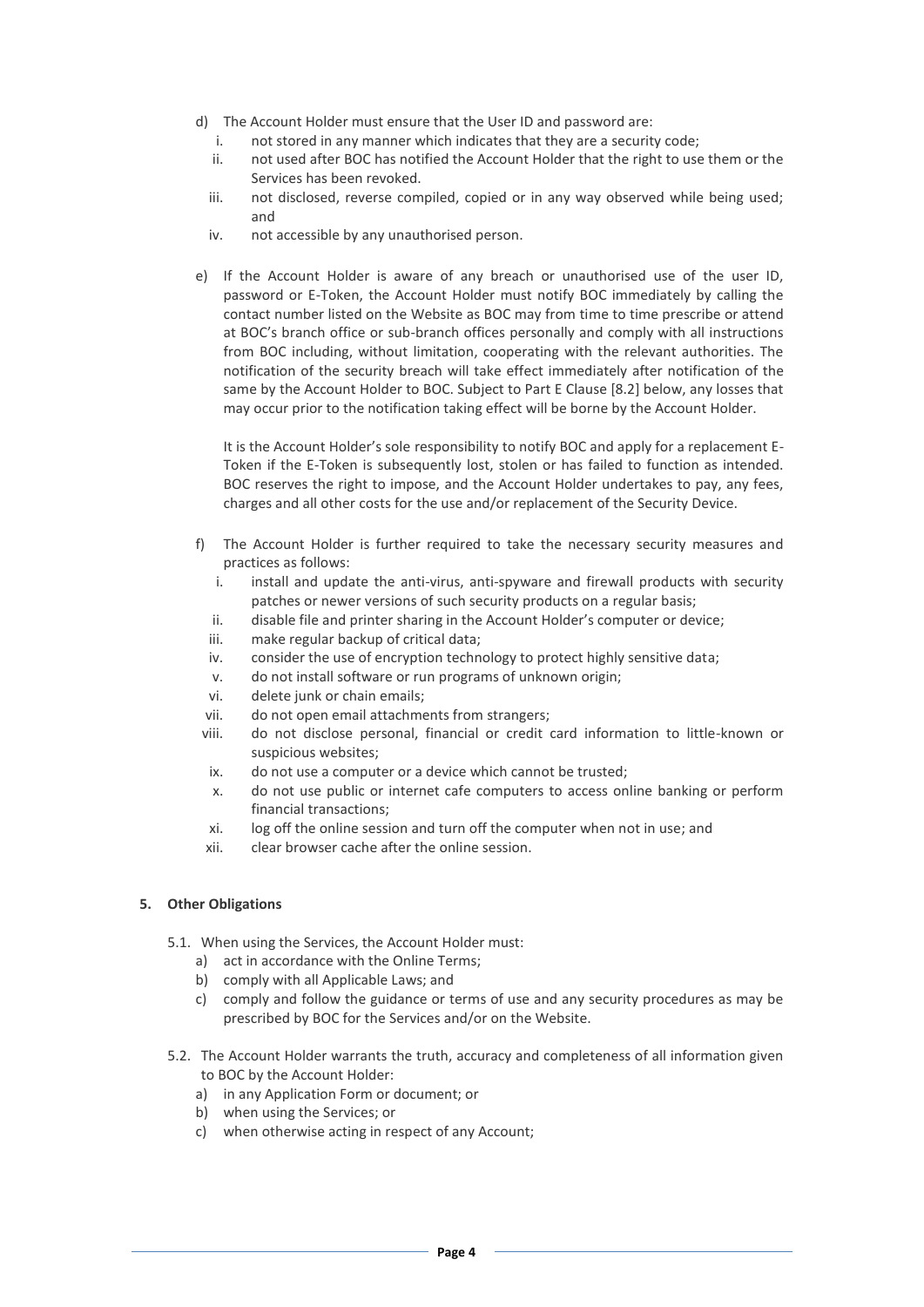and the Account Holder acknowledges and agrees that, in providing the Services, BOC is relying on the trust, accuracy and completeness of all information given by the Account Holder.

- 5.3. The Account Holder must notify BOC immediately if there are any changes to the information provided in the Application Form or such other document (if any).
- 5.4. The E-Token provided to the Account Holder remains the property of BOC. The Account Holder shall return the E-Token to BOC promptly upon BOC's request. The E-Token must not be altered, tampered, disassembled or in any way copied or modified and must not be dealt with or exploited by the Account Holder in any way.

# **6. Instructions / Verification Of Instructions**

- 6.1. When BOC receives any Instructions (including Fund Transfer instruction) for the Services, BOC will verify that the person giving the Instruction is the Account Holder by reference only to the use of the Security Device.
- 6.2. Once BOC has verified, in accordance with Part E Clause [6.1] above, the instruction is irrevocable, valid and binding on the Account Holder. The Account Holder authorises BOC to accept, follow and act upon all instructions upon such verification and the Account Holder accepts all responsibility for the accuracy of information contained in the Instruction.
- 6.3. BOC shall not be obliged to carry out any Instruction received and may refuse an Instruction without liability.
- 6.4. The Account Holder acknowledges that BOC is not obliged to refer to anything other than the Security Device for the purpose of verification under Part E Clause [6.1] above.
- 6.5. The Account Holder is responsible for any errors or inaccuracies in the Instructions. BOC is not responsible for failing to comply with any Instructions from the Account Holder, including and without limitation, if:
	- a) such Instruction is unclear or incomplete; or
	- b) BOC is not satisfied that the Instruction has been provided by the Account Holder;
	- c) BOC has reason to believe there is a breach of security or Security Device; or
	- d) for any reason beyond BOC's control.
- 6.6. BOC is not deemed to have received any data or Instructions until the Services indicates that such data or Instructions are received by the host system of the Services.
- 6.7. The Account Holder acknowledges that the Instructions may not be processed immediately, around the clock, or in a timely manner, and that BOC will not be liable for any loss, damage or expense incurred. Data or Instructions received by BOC will be treated as given and received on the next Business Day if made through the Services after the relevant cut-off time on any given day (as determined by BOC and notified by BOC in advance). BOC may refrain from carrying out such data or Instructions without notice to the Account Holder if such data or Instructions cannot be feasibly and reasonably processed (as determined by BOC in its discretion).
- 6.8. The Account Holder acknowledges that banking and other services made available through the Services are subject to limitations and that the Account Holder may not be able to effect certain transactions even if such transactions could be effected when the Instructions were given.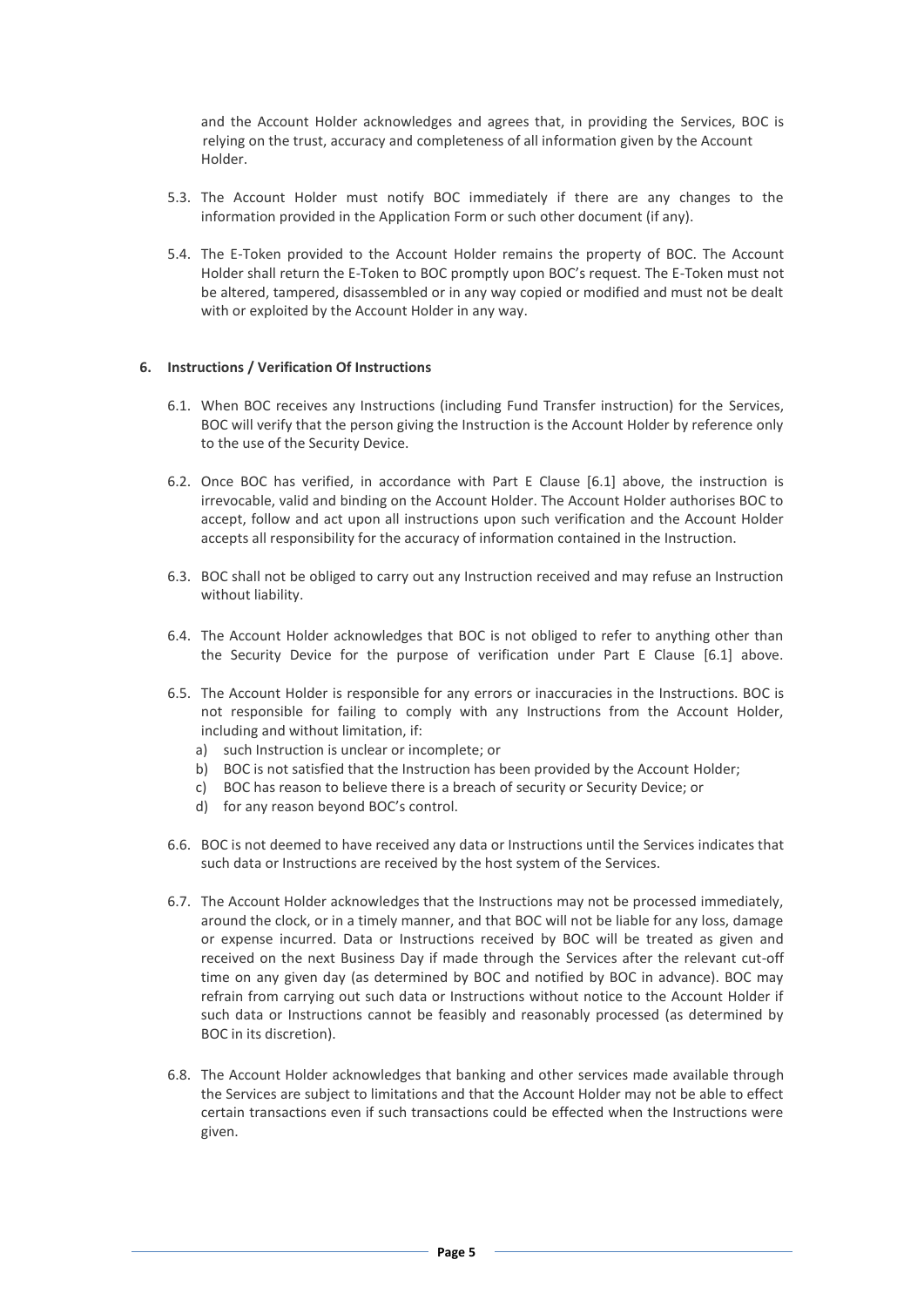# **7. Liability for Unauthorised Transactions**

- 7.1. The Account Holder will be liable for any unauthorised transactions arising from or in connection with use of the Services if:
	- a) the loss is due to fraud, any fraudulent act or gross negligence on the Account Holder's part;
	- b) the loss occurred before receipt of notification by BOC of any security breach;
	- c) the loss was due to the Account Holder's disclosure of the Security Device; or
	- d) there was delay in the Account Holder notifying BOC of any security breach of the user ID, password or E-Token.
- 7.2. The Account Holder will not be liable for loss incurred:
	- a) by the fraudulent or negligent conduct by BOC's employees or related corporations involved in the provision of the Services;
	- b) prior to BOC providing to the Account Holder the user ID, password or E-Token; or
	- c) subject to Part E Clause 8.1(c) above, after receipt of notification by BOC of any security breach of the user ID, password or E-Token.

#### **8. System Failure and Linked Sites**

- 8.1. The Account Holder may experience interruptions and difficulties accessing the Website and its contents from time to time. BOC does not represent nor guarantee that the Website and its contents will be free from errors, viruses or interruptions. The Website and the Account Holder's ability to access its contents may be affected by outages, faults or delays. These may be caused by technical difficulties, the Account Holder's or a third party's software, equipment or systems, traffic, infrastructure failure or actions by third parties. BOC may also alter, interrupt, suspend or deny access to all or any part of the Website and its contents at any time for any reason BOC thinks fit, without any prior notice.
- 8.2. If the Website or any internet system experiences any breakdown or interruption, corruption of data or any other form of system failure resulting in the Account Holder not being able to use the Services effectively, then, upon request from the Account Holder, BOC will on such occasion apply its discretion to use all reasonable endeavours to reinstate the Services as soon as reasonably practicable. BOC shall not be liable for any damage or loss the Account Holder may suffer as a result of such breakdown, interruption, corruption of data or any other form of system failure.
- 8.3. The Website may contain links or references to other websites. BOC is not responsible for the availability or content of any linked website and any links or references that are for the Account Holder's convenience and is not an endorsement by BOC of the other website, its contents or its owner/sponsor.

#### **9. BOC's Liability**

- 9.1. BOC does not warrant or guarantee the right to access and use the Website or the Services. All terms implied by law, except those that cannot be lawfully excluded, are excluded to the full extent permitted by any Applicable Laws.
- 9.2. Where it is not lawful to exclude conditions, warranties or rights implied or granted by any Applicable Laws, BOC's liability for any breach of such conditions, warranties or rights will (to the extent allowed by law) be limited to the supplying of the Services again or the payment of the cost of having the Services reinstated, as BOC may decide in its discretion.